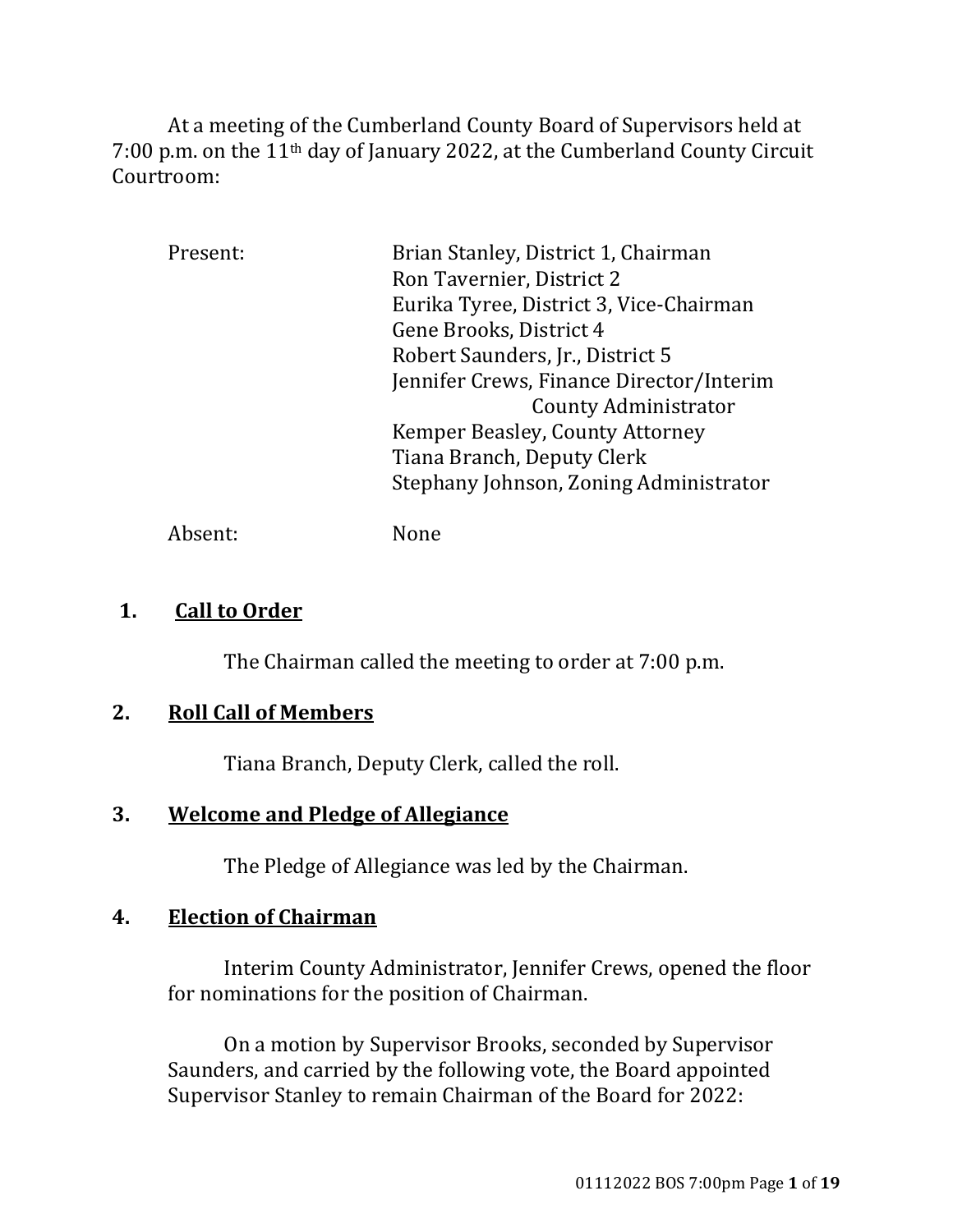| Vote: | Mr. Stanley – abstain |
|-------|-----------------------|
|       | Mrs. Tyree – aye      |
|       | Mr. Saunders – aye    |

Mr. Tavernier – abstain Mr. Brooks – aye

### **5. Election of Vice‐Chairman**

Chairman Stanley opened the floor for nominations for the position of Vice-Chairman.

On a motion by Supervisor Saunders, seconded by Supervisor Brooks, and carried by the following vote, the Board appointed Supervisor Tyree to remain Vice-Chairman of the Board for 2022:

| Vote: | Mr. Stanley – aye    | Mr. Tavernier – abstain |
|-------|----------------------|-------------------------|
|       | Mrs. Tyree – abstain | Mr. Brooks – aye        |
|       | Mr. Saunders – aye   |                         |

### **6. Approval of Agenda**

On a motion by Supervisor Tyree, seconded by Supervisor Tavernier and carried unanimously, the Board approved the agenda as amended.

| Vote: | Mr. Stanley – aye  | Mr. Tavernier – aye |
|-------|--------------------|---------------------|
|       | Mrs. Tyree – aye   | Mr. Brooks – aye    |
|       | Mr. Saunders – aye |                     |

### **7. Organizational & Administrative Matters**

a. Review and approve By-laws

On a motion by Supervisor Tavernier, and seconded by Supervisor Tyree, the Board approved the Board's By-laws:

#### **CUMBERLAND COUNTY, VIRGINIA BOARD OF SUPERVISORS Adopted January 11, 2022**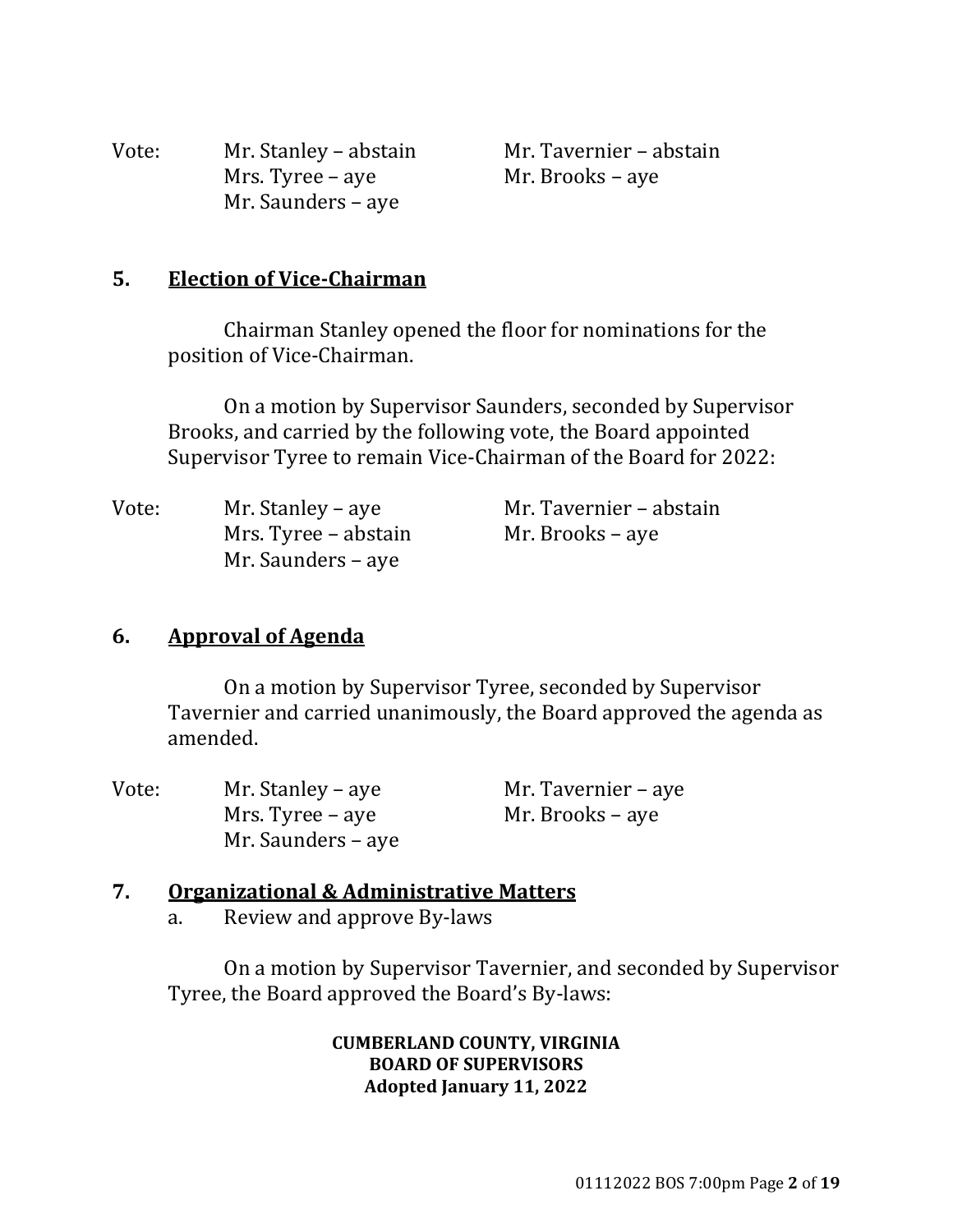#### **Statement of Intent and Purpose**

The intent of these By-laws of the Cumberland County, Virginia Board of Supervisors is as follows:

- (1). To establish ways and means by which the Board of Supervisors as the governing body of Cumberland County, Virginia shall conduct itself in the performance of its duties and responsibilities;
- (2). To establish certain procedures to be followed by the Board of Supervisors as individual members and as a governing body, and by appointed officials and employees of the Board of Supervisors, to help ensure legality, fairness and consistency in the conduct of governance of Cumberland County; and
- (3). To establish certain rules and guidelines considered vital to the conduct of the Cumberland County government and the proper functioning of its elected and appointed officials, employees, agencies, departments, organizations; and the promotion and protection of the interests of the citizens of the county.

To these ends these By-laws are so adopted.

| Vote: | Mr. Stanley – aye  | Mr. Tavernier – aye |
|-------|--------------------|---------------------|
|       | Mrs. Tyree – aye   | Mr. Brooks – aye    |
|       | Mr. Saunders – aye |                     |

b. Review and approve Code of Ethics and Standards of Conduct

On a motion by Supervisor Tyree, and seconded by Supervisor Brooks, the Board approved the Board's By-laws:

#### **CODE OF ETHICS AND STANDARDS OF CONDUCT**

#### **FOR MEMBERS OF**

#### **THE CUMBERLAND COUNTY BOARD OF SUPERVISORS**

### *Adopted January 11, 2022*

#### **CODE OF ETHICS**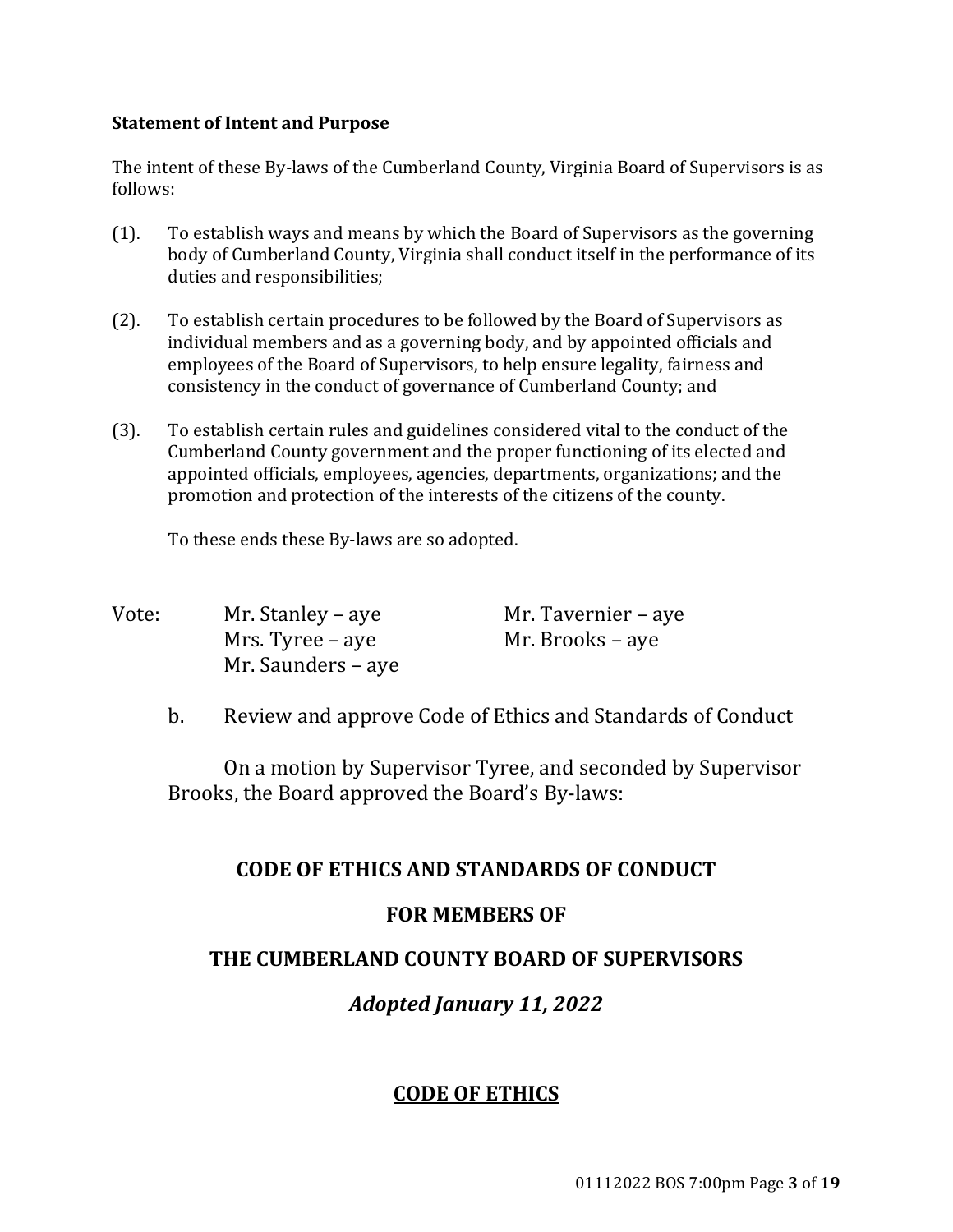Recognizing that persons who hold public office have been given a public trust and that the stewardship of such office demands the highest levels of ethical and moral conduct, any person serving on the Cumberland County Board of Supervisors will adhere to the following Code of Ethics.

- 1.) Uphold the Constitution, laws and regulations of the United States and all governments therein and never knowingly be a part of their evasion.
- 2.) Put loyalty to the highest moral principles and to the county as a whole above loyalty to individuals, district, or particular groups.
- 3.) Give a full measure of effort and service to the position of trust for which stewardship has been granted; giving earnest effort and best thought to the performance of duties.
- 4.) Seek to find and use the most equitable, efficient, effective, and economical means for getting tasks accomplished.
- 5.) Adopt policies and programs that support the rights and recognize the needs of all citizens regardless of race, sex, age, religion, creed, Country of origin or disability.
- 6.) Avoid adopting policies, supporting programs, or engaging in activities that discriminate against or offend individuals because of race, sex, age, religion, creed, Country of origin, or disability
- 7.) Ensure the integrity of the actions of the Board of Supervisors by avoiding discrimination through the dispensing of special favors or unfair privileges, to any one whether for remuneration or not. A member should never accept for himself or family members, favors or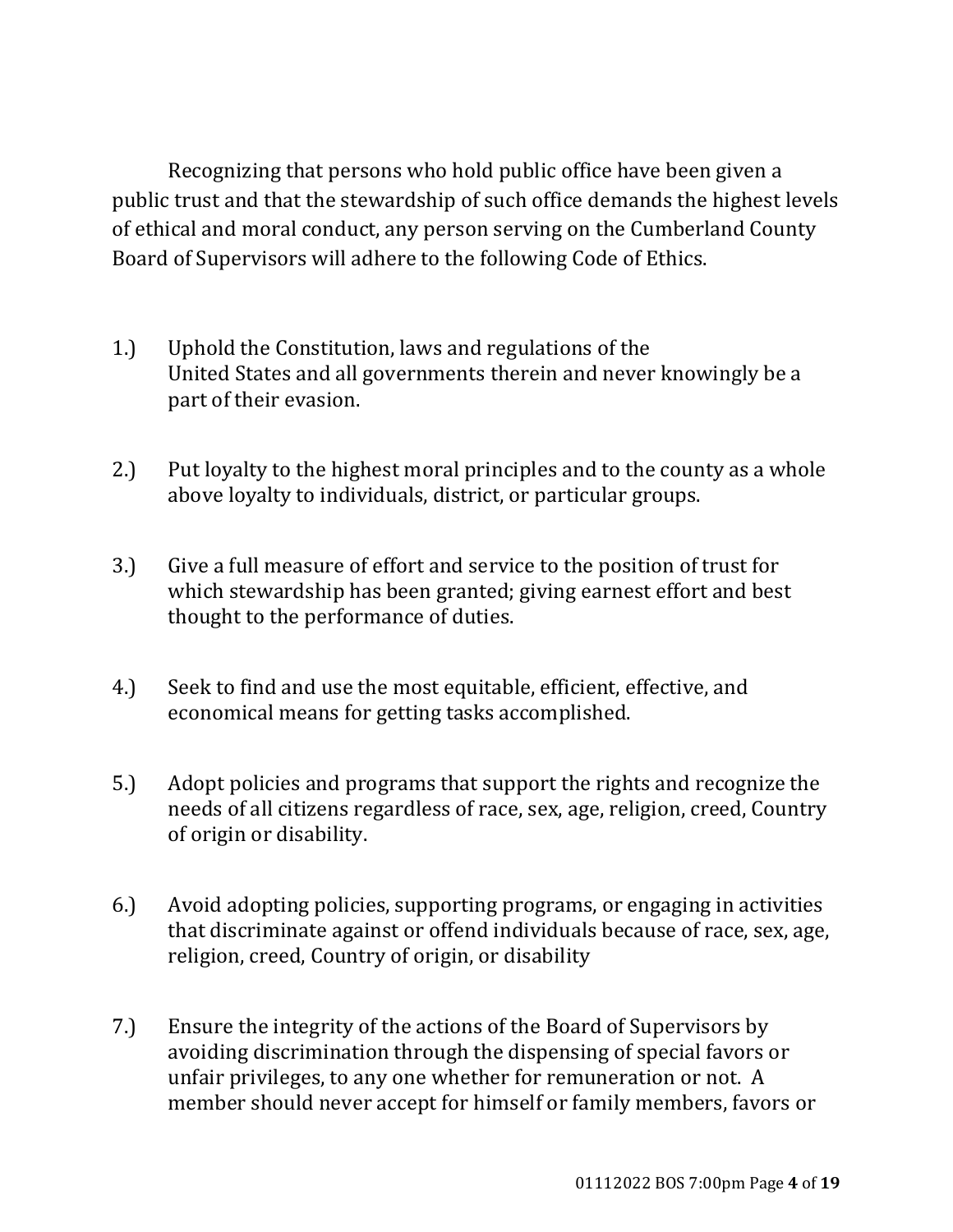benefits under circumstances which might be construed by reasonable persons as influencing the performance of governmental duties.

- 8.) Make no private promises of any kind binding upon the duties of any office, since a public servant has no private word which can be binding on a public duty.
- 9.) Engage in no business with the County Government, or the school system either directly or indirectly, which is inconsistent with the conscientious performance of government duties except as may be consistent with the conflict-of-interest statutes in the Code of Virginia.
- 10.) Never use any information gained in confidentiality in the performance of governmental duties as a means of making private profit.
- 11.) Expose through appropriate means and channels, corruption, misconduct, or neglect of duty whenever discovered.
- 12.) Adhere to the principle that the public's business should be conducted in the public view by observing and following the letter and spirit of the Freedom of Information Act using closed sessions only to deal with the sensitive personnel, legal matters, contractual matters by the Code of Virginia.
- 13.) Avoid using the position of public trust to gain access to the media for the purposes of criticizing colleagues, citizens or personnel, impugning their integrity, or vilifying their personal beliefs.
- 14.) Make sure, when responding to the media, that a clear distinction is made between personal opinion or belief and a decision made by the Board.
- 15.) Review these principles orally and in public session at the annual organizational meeting each year.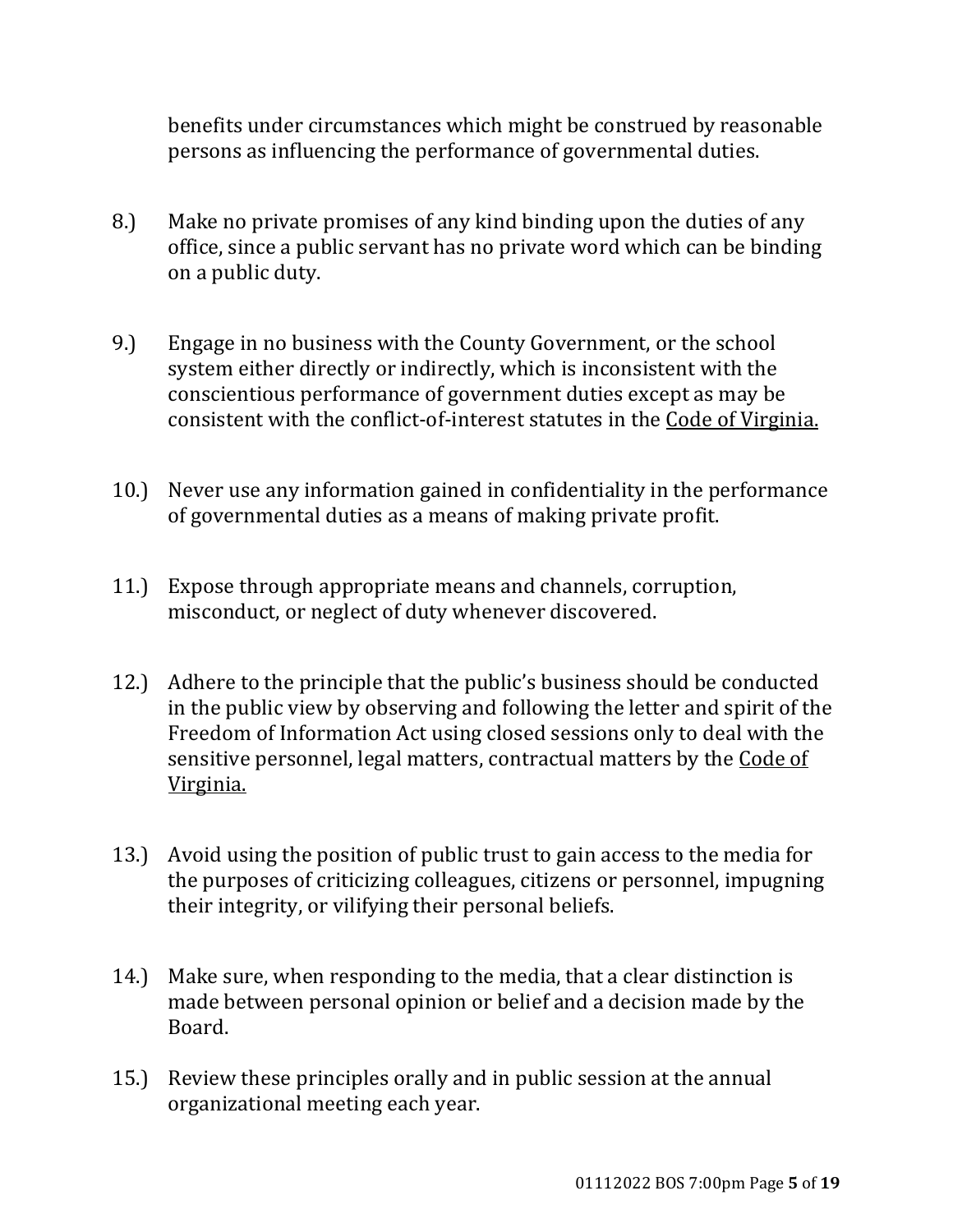16.) Pledge to honor and uphold these principles, ever conscious that public office is a public trust.

## **STANDARDS OF CONDUCT**

 Recognizing that persons holding a position of public trust are under constant observation by the media and interested county residents, and recognizing that maintaining the integrity and dignity of the public office is essential for maintaining high levels of public confidence in our institutions of government, every current and future member of the Board of Supervisors will adhere to the following Standards of Conduct:

- 1.) Avoid during public meetings and during the performance of public duties the use of abusive, threatening, or intimidating language or gestures directed at colleagues, citizens, or personnel.
- 2.) Pay all taxes due to the County, State, or National Government.
- 3.) Avoid a private lifestyle that causes public doubt upon the integrity and competence of the County Government.
- 4.) Make a conscientious effort to be well prepared for each meeting.
- 5.) Recognizing the dignity of each individual, the Board shall attempt to avoid offering public criticism of colleagues or County employees.
- 6.) Work to create a positive environment in public meetings where citizens will feel comfortable in their roles as observers or participants.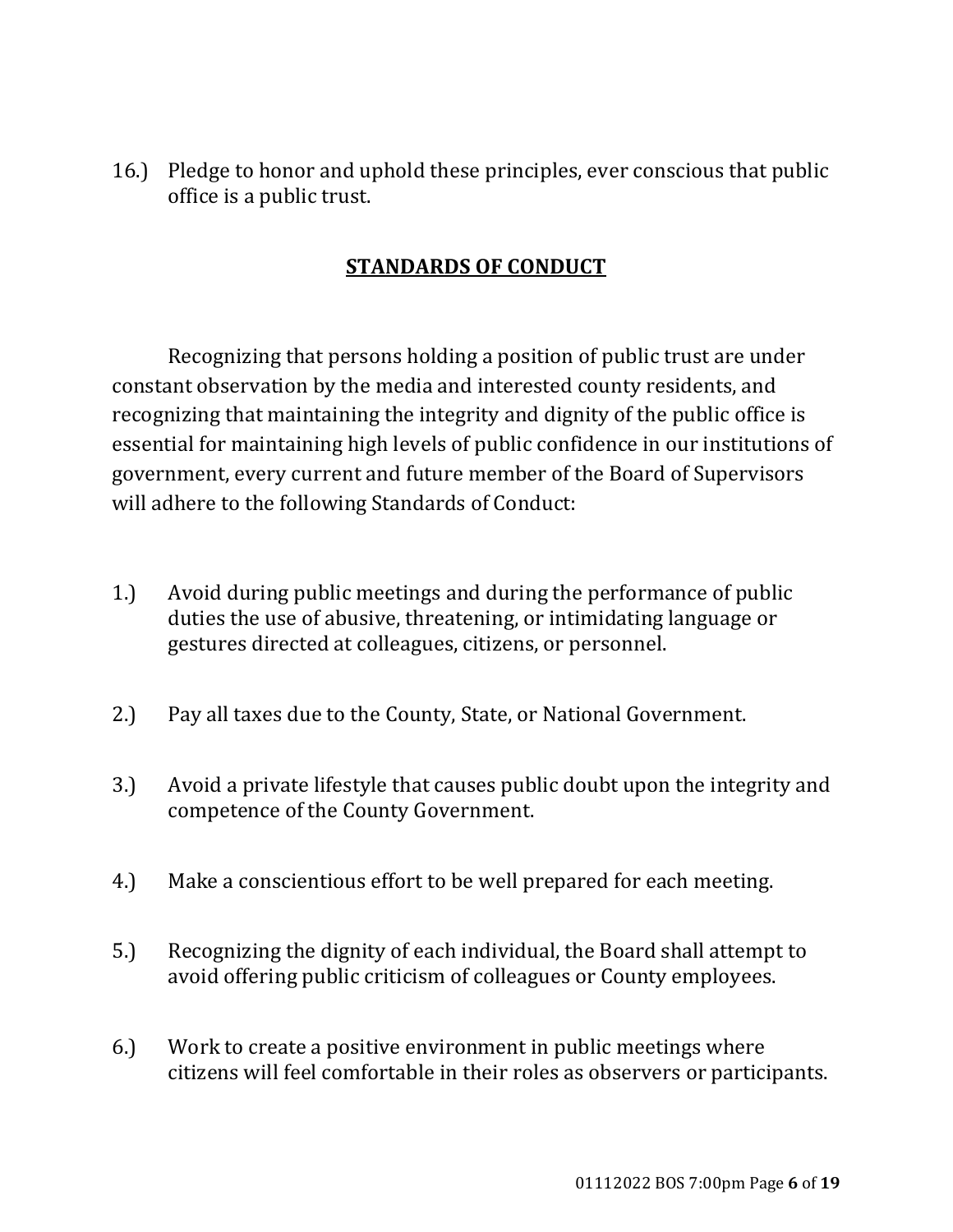- 7.) Maintain an attitude of courtesy and consideration toward all colleagues and staff during all discussions and deliberations.
- 8.) Be tolerant. Allow citizens, employees or colleague's sufficient opportunity to present their views.
- 9.) Be respectful and attentive. Avoid comments, body language or distracting activity that conveys a message of disrespect for the presentations from citizens, personnel, or colleagues.
- 10.) Be concise. Avoid the practice of taking more time to address an issue before the body than is necessary and essential for an adequate consideration of those matters being discussed.
- 11.) Provide appropriate mechanisms for disciplining members who violate the code of ethics and standards of conduct by using, as a final measure of discipline, censure or removal from the position.
- 12.) Board members will follow the procedure of communicating directly with the County Administrator and/or the Chairman of the Board on all County matters.

## **CITIZENS AND MEDIA CONTACTS**

- 1.) In responding to questions, from the media or citizens, Board members should:
	- a.) Remind the listener that they are not speaking for the entire Board;
	- b.) Clarify their position on a particular item;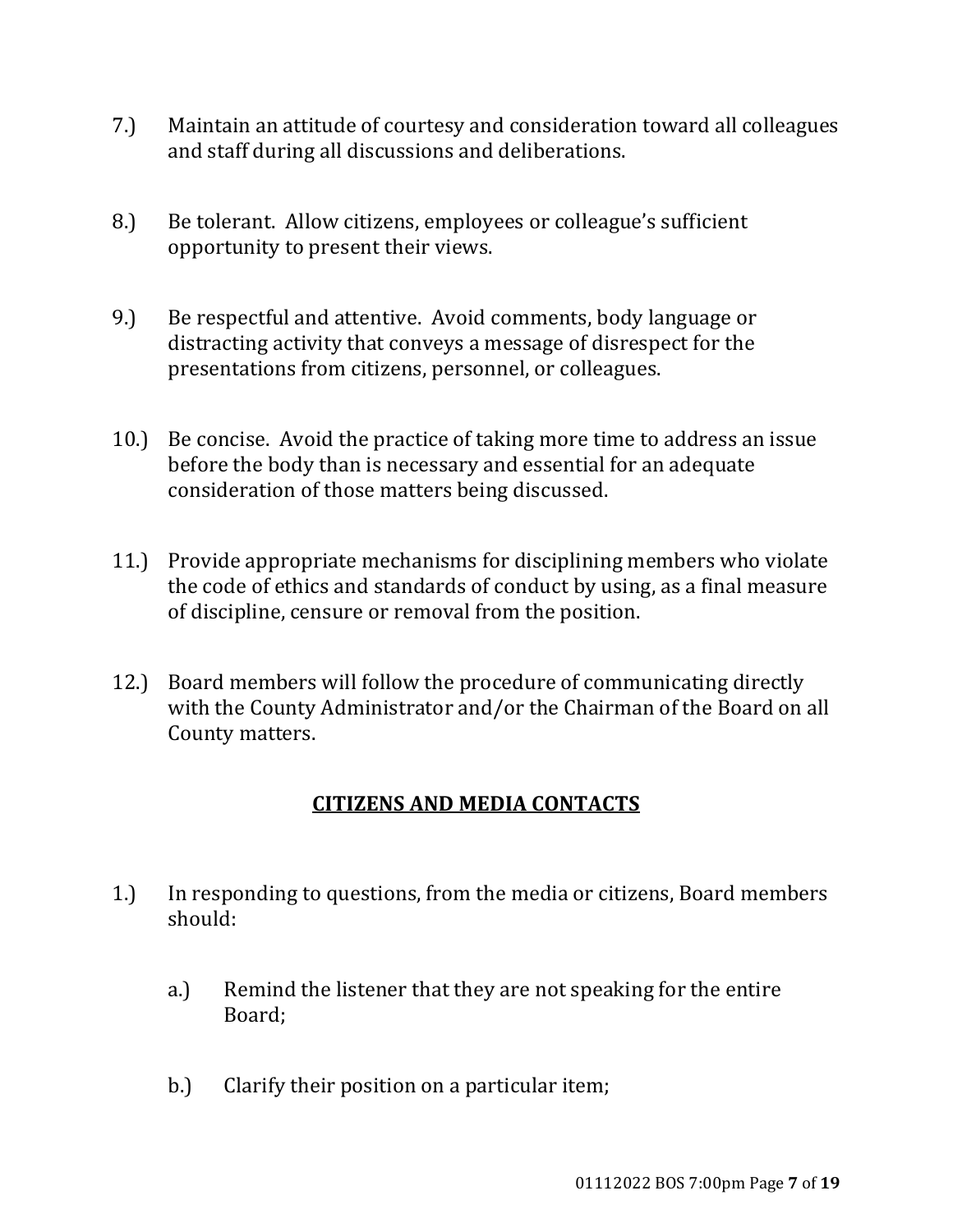- c.) Make "no public comment" on closed session matters in reference to individuals, real estate, and other areas addressed pursuant to Section 2.2-3711 of the Code of Virginia.
- 2.) Each Board member must remember that personnel matters are to remain confidential and that it is the obligation of the Board and its membership to protect the privacy of the individual.
- 3.) The Board will focus on issues and avoid making public comments about individuals, staff members, fellow Board members, community residents or media representatives. The Board Chairman should be the main contact for County matters. When requested to do any interview, the Board member asked, should contact the Chairman and the County Administrator to tell them of the nature of the interview. In turn, they will tell the other Board members of the circumstances of the interview. This procedure does not preclude any member from responding to individual questions from the media.

| Vote: | Mr. Stanley – aye  | Mr. Tavernier – aye |
|-------|--------------------|---------------------|
|       | Mrs. Tyree – aye   | Mr. Brooks – aye    |
|       | Mr. Saunders – aye |                     |

c. Review Committee Appointments

On a motion by Supervisor Brooks, and seconded by Supervisor Tyree, the Board approved the Committee appointments:

| <b>Cumberland County Board of Supervisors</b>               |                             |                                     |
|-------------------------------------------------------------|-----------------------------|-------------------------------------|
| <b>Calendar Year 2022 Board and Commission Assignments</b>  |                             |                                     |
| <b>Board / Commission</b>                                   | <b>Board Representative</b> | <b>Staff/Citizen Representative</b> |
| Events Committee (Inactive)                                 | Mrs. Tyree                  |                                     |
| Landfill Advisory Committee (Inactive)                      |                             |                                     |
| Civil Rights Committee (Inactive)                           |                             |                                     |
| Chief Local Elected Officials (CLEO)                        |                             | Mr. Stamey                          |
| Cobbs Creek Project (Not a committee - Board has a liaison) | Mr. Brooks                  | Mr. Stamey                          |
| <b>Community Policy Management</b>                          |                             | Mr. Stamey                          |
| <b>Crossroads Community Services</b>                        | Mr. Saunders                |                                     |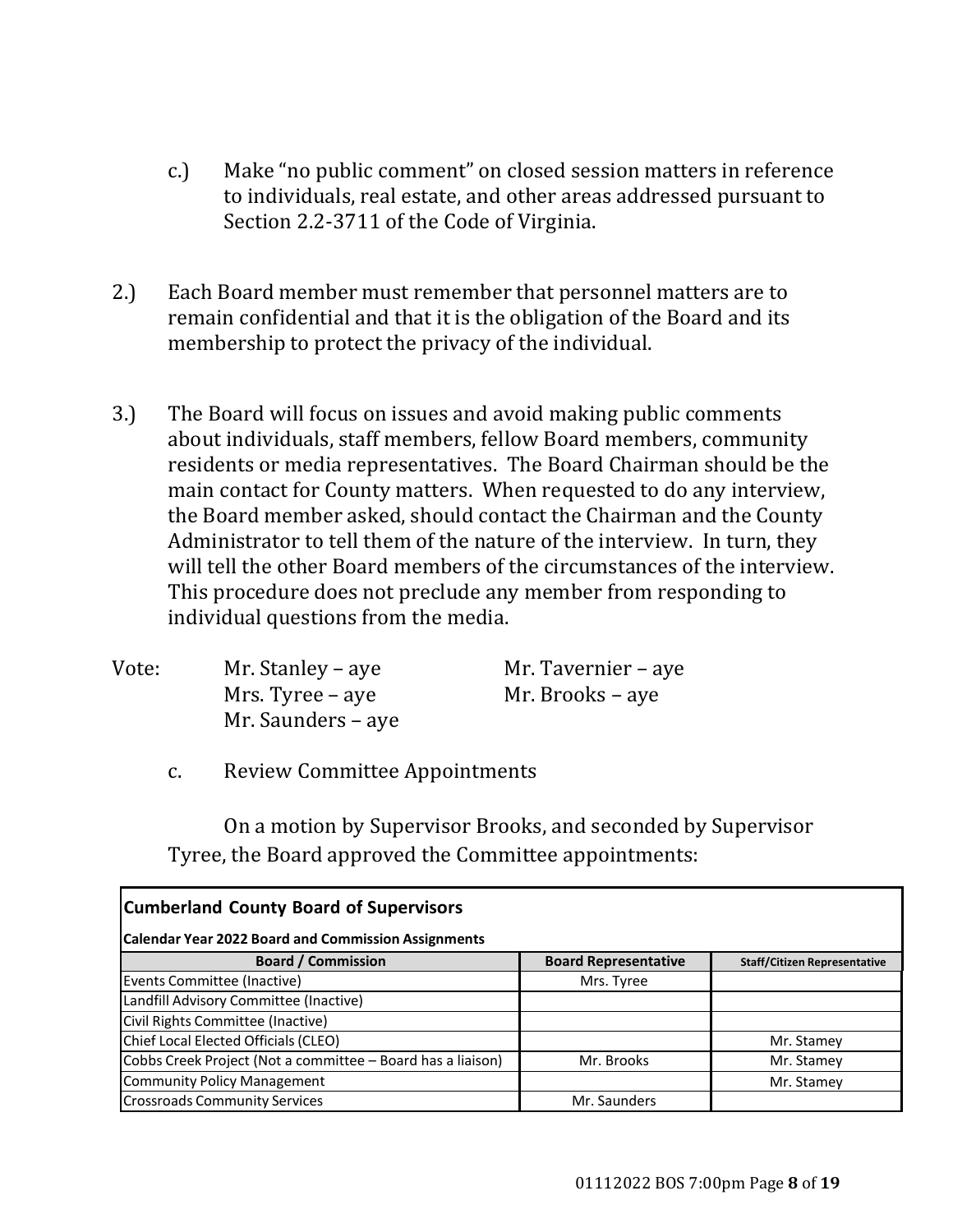| <b>Planning Commission</b>                     | Mr. Brooks    | Mrs. Johnson          |
|------------------------------------------------|---------------|-----------------------|
| Library Board of Trustees                      | Mrs. Tyree    | Mr. Stamey            |
| <b>Emergency Services Committee</b>            | Mr. Tavernier |                       |
| <b>Farmville Area Chamber of Commerce</b>      | Mr. Stanley   |                       |
| <b>Heartland Authority</b>                     | Mr. Stanley   |                       |
| <b>Economic Development Authority</b>          | Mr. Stanley   | Mr. Stamey            |
| Leadership Class Steering Committee (Inactive) |               |                       |
| Local Emergency Planning Committee             | Mr. Tavernier |                       |
| Museum Advisory Board                          |               | Mr. Stamey            |
| <b>Piedmont Court Services</b>                 |               | <b>Sheriff Hodges</b> |
| Piedmont Regional Jail Authority               | Mr. Saunders  | Mr. Stamey            |
| Piedmont Juvenile Detention Center Board       | Mr. Saunders  | Mr. Stamey            |
| Recycling Task Force (Inactive)                |               |                       |
| Resource Conservation & Development (Inactive) |               |                       |
| Sesquicentennial Committee (Inactive)          |               |                       |
| Social Services Board                          | Mrs. Tyree    | Jerry Seal            |
| <b>STEPS</b>                                   |               | Mr. Stamey/Jerry Seal |
| Water & Sewer Advisory Board (Meets as needed) | Mr. Brooks    | Mr. Saxtan            |
| <b>Wireless Authority (Inactive)</b>           |               |                       |
| Workforce Development Board                    |               | Mr. Stamey            |

Vote: Mr. Stanley – aye Mr. Tavernier – aye Mrs. Tyree – aye Mr. Brooks – aye Mr. Saunders – aye

d. Review Goals and Priorities

On a motion by Supervisor Tavernier, seconded by Supervisors Saunders and carried unanimously, the Board approved the Goals and Priorities as presented:

### **CUMBERLAND COUNTY**

### **BOARD OF SUPERVISORS**

### **2021 GOAL/PRIORITIES**

Adopted January 12, 2021

 Attract **selected** business/industrial development to create jobs and build tax base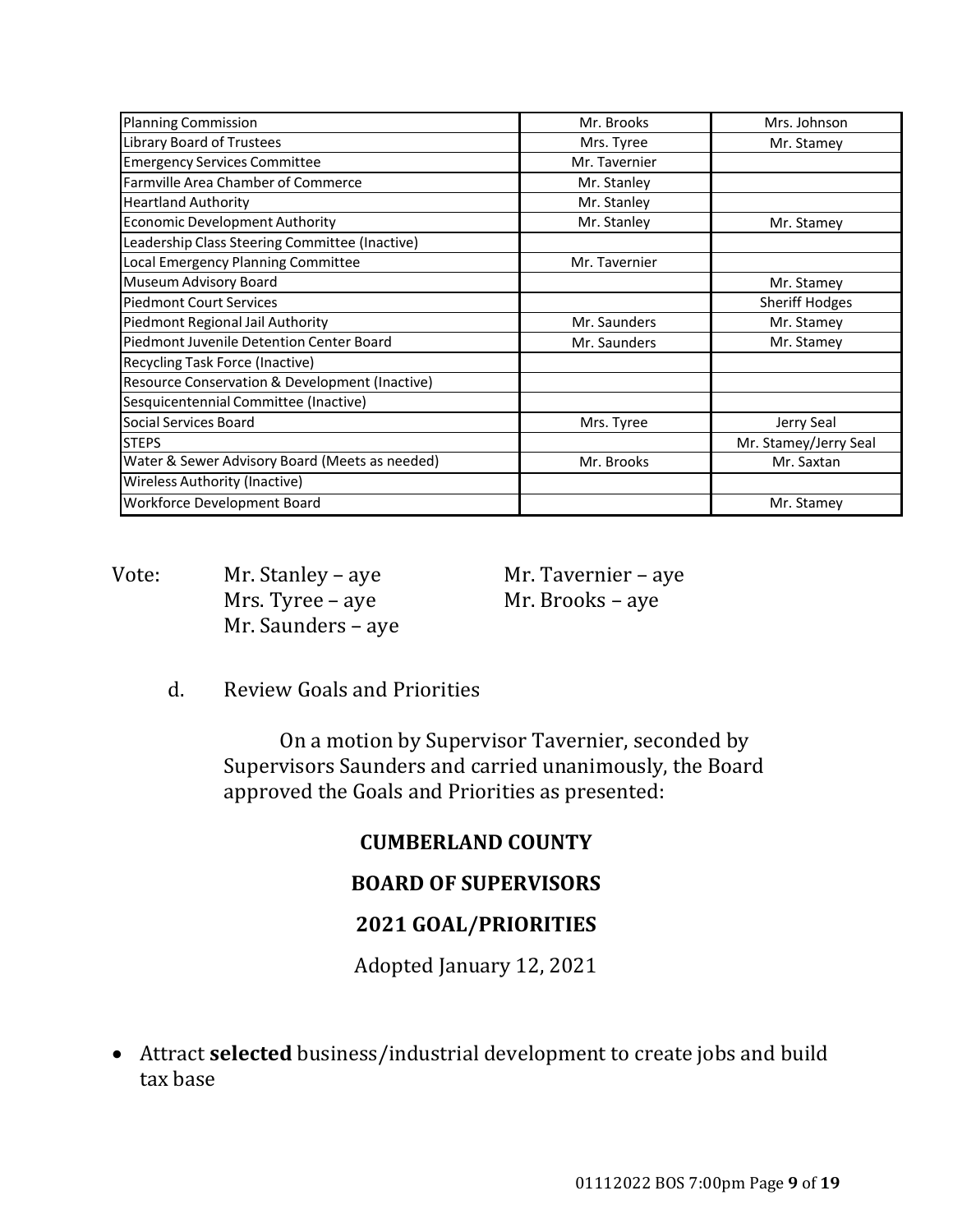- Continue implementing technology infrastructure including wireless hot spots
- Identify and seek to develop needed senior programs
- Build a greater presence with the general assembly
- Encourage volunteer recognition/reward program
- Establish parks & recreation areas including playground equipment
- Conduct retreats improve working relationships
- Help with school budget without increasing tax burden
- Expand satellite SVCC campus
- Conduct periodic reviews with surrounding communities
- Encourage Longwood University expansion into Cumberland
- Identify and approve rural preservation/agricultural areas
- Leverage High Bridge trail for economic development
- Seek out grants for expanding the water and sewer system
- Seek to accomplish goals without increasing tax burden on citizens or County indebtedness

| Vote: | Mr. Stanley – aye  | Mr. Tavernier – aye |
|-------|--------------------|---------------------|
|       | Mrs. Tyree – aye   | Mr. Brooks – aye    |
|       | Mr. Saunders – aye |                     |

e. Approval of 2022 Proposed Meeting Schedule

On a motion by Supervisor Brooks, and seconded by Supervisor Tyree, the Board approved the 2022 Board meeting schedule:

Cumberland County Board of Supervisors

2022 Meeting Schedule

Second Tuesday of each month at 6:00 p.m.,

Circuit Courtroom of the Cumberland Courthouse unless otherwise noted

January 11, 2022

February 08, 2022

\*February 15, 2022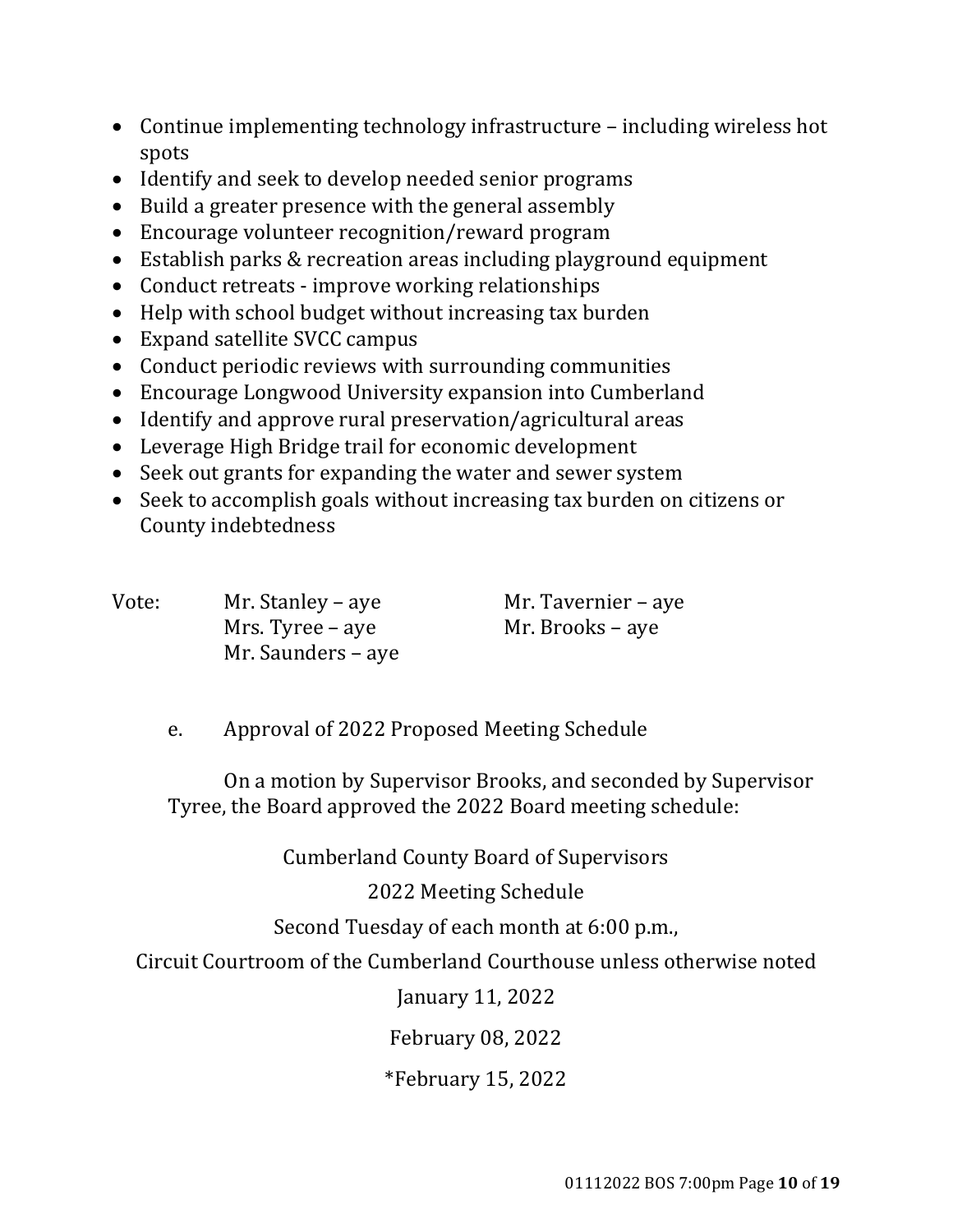\*February 17, 2022

March 08, 2022

\*\*April 05, 2022

April 12, 2022

May 10, 2022

June 14, 2022

July 12, 2022

August 09, 2022

September 13, 2022

October 11, 2022

\*\*\*November 15, 2022

December 13, 2022

January 10, 2023

\*Budget Workshops held in the Administration Conference Room

\*\*Budget Public Hearing

\*\*\*Denotes an Alternate Meeting Date

Vote: Mr. Stanley – aye Mr. Tavernier – aye Mrs. Tyree – aye Mr. Brooks – aye Mr. Saunders – aye

# **8. State and Local Departments/Agencies**

a. Cumberland County Public Schools

Dr. Jones gave the following update to the Board:

- CuCPS staff adopted 45 Angel Trees to help provide Christmas Gifts for children
- This week we are celebrating VA Principals Week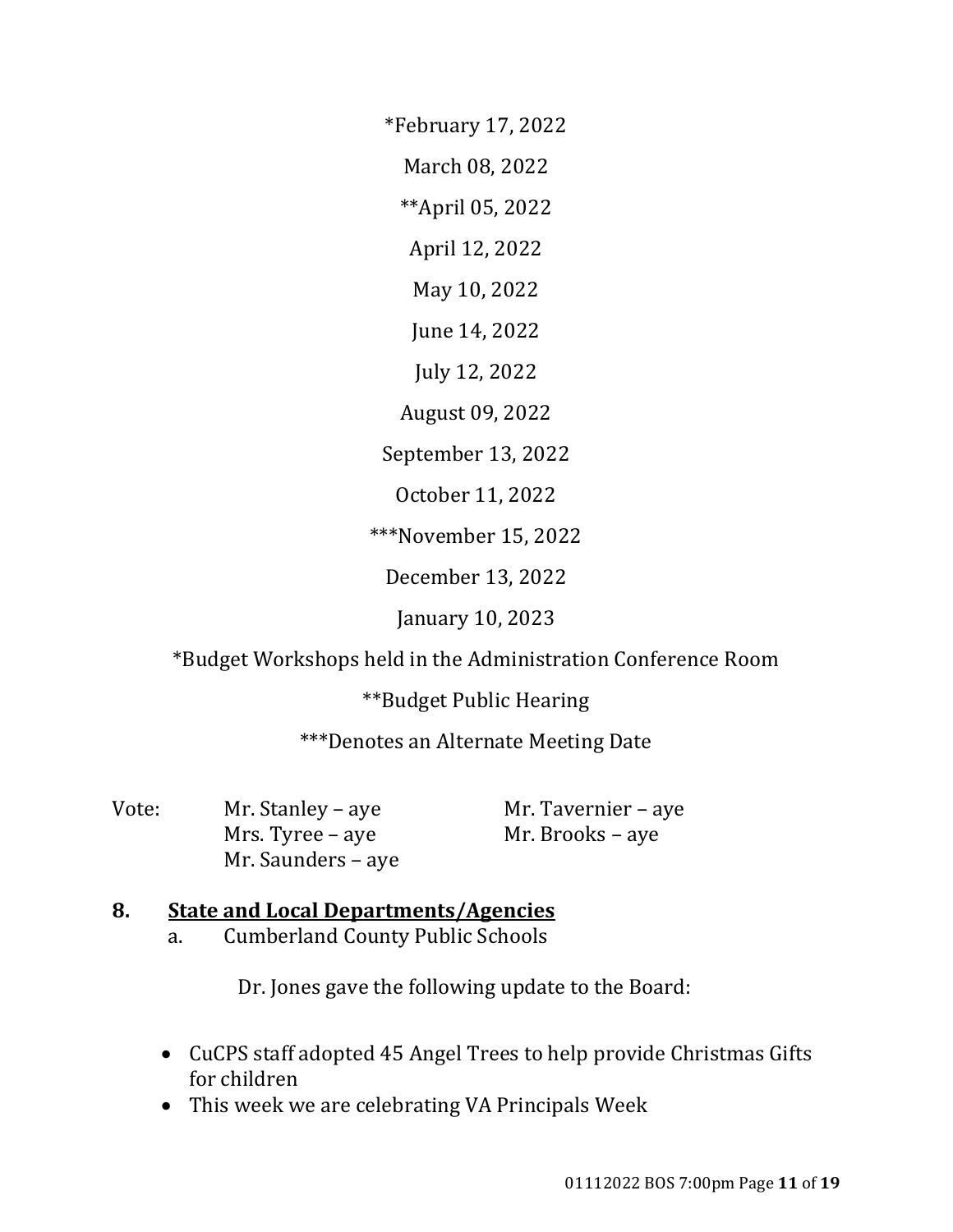- JROTC Cadets participated in Wreaths Across America at Trinity Memorial Gardens in December
- Two high school band students earned spots in the VBODA All-District Symphonic Honor Band; a well-deserved high honor for both students
- Seven CuCPS students placed in the Piedmont Soil and Water Art Contest
- We had a successful holiday basketball tournament for both our boys and girls' teams–both made it to the championship games
- The Department of the Army awarded Sgt. Major Tigs with a Certificate for Patriotic Civilian Service
- Emily Overstreet, our elementary art teacher, was featured in the Longwood University Alumni Magazine
- Our chorus went caroling around campus the day winter break began–nice way to begin the holiday season
- Cumberland Woman's Club treated our custodial, school nutrition, and transportation team with a holiday treat prior to break
- Our elementary students designed the float that won first place at the Cumberland Christmas Parade for the CuCPS Foundation
- We are actively recruiting for vacant positions across the division
- Thank you to Bryan Saxtan and team for clearing our parking lots and sidewalks during the recent winter weather
- Thank you to Jennifer Crews for all she has done as the Interim County Administrator and we look forward to working with Mr. Stamey
- b. VDOT

Assistant Residency Engineer, Steven Snell, provided the Board with the following updates:

 Crews have been working lately on the road impact after the recent winter storms. There are three contracted crews and one full time VDOT crew working overtime to get the roads cleaned up. It is expected to take about two weeks before the job can be completed.

Supervisor Tavernier expressed his appreciation for work done by crew members.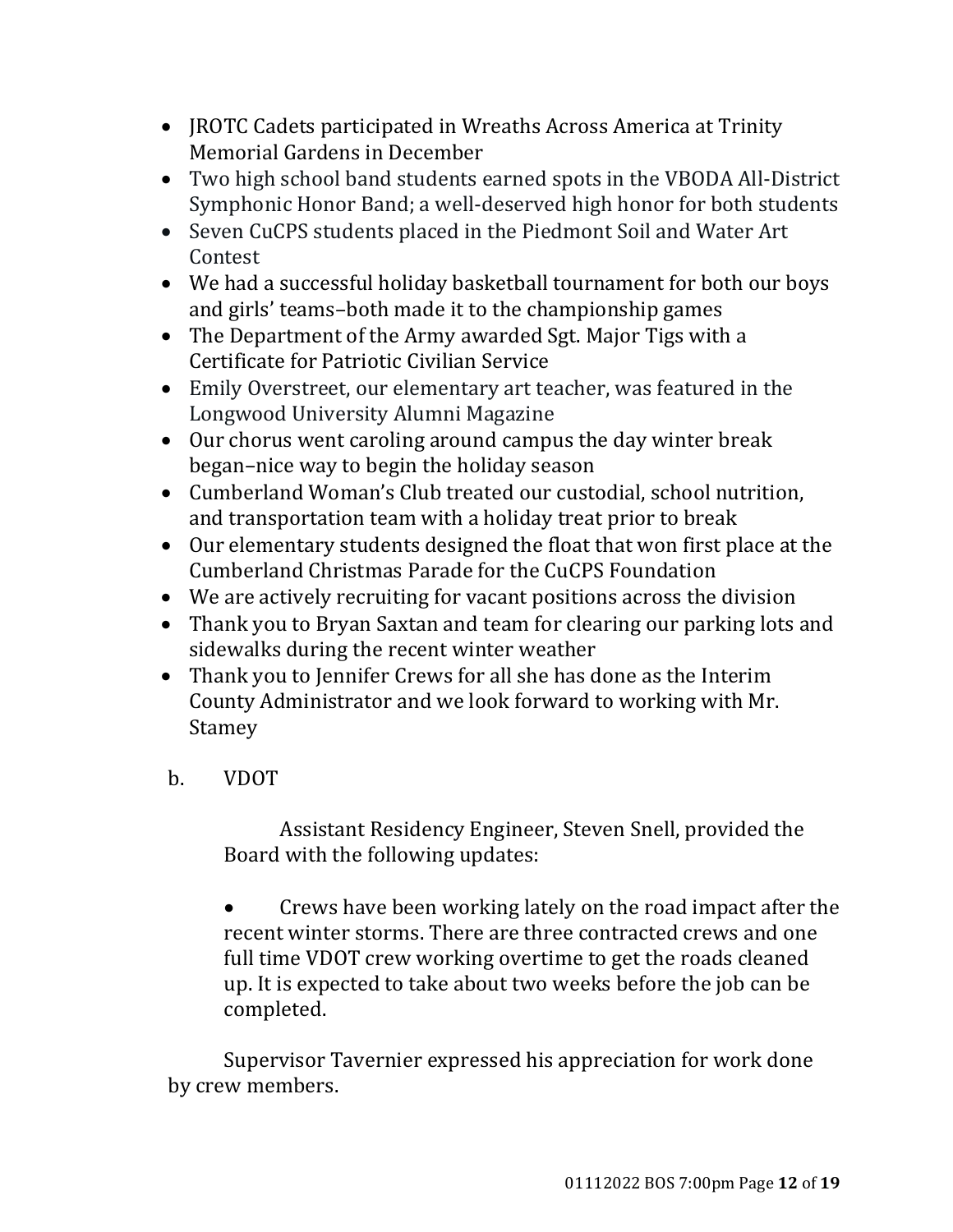Supervisor Tyree asked about the availability and responsibility of the trees that have been cut down and are still on the side of the road for citizens. Mr. Snell answered that any trees that VDOT cut will be handled by VDOT but if a citizen cut the trees, they will be responsible for the disposal.

## c. Cumberland Public Library

Mrs. Lisa Davis, Librarian, provided the Board with the following report:

 The library is still open on a regular schedule with few restrictions and an average attendance of about 30 people per day.

 Small groups are meeting in the public meeting room again, although some are cancelling upcoming meetings due to the current high transmission rates of Covid-19.

 This is a good time to mention that, during business hours, the library is distributing at home rapid-response Covid-19 test kits. The tests, which must be used within two weeks, do require an online proctor to take the test. Other requirements include an email account to set up a user account; Internet access; a device that is Internet-enabled with a front-facing camera, microphone and speakers; and a photo ID. The library cannot be used for testing, but wireless Internet is available in the parking lots. Staff is not trained to answer any questions or to help with the testing. There is a limit of one test per person.

 I will be reapplying for the grant to cover 1/3 of the cost of replacing the four remaining heat pumps. The deadline is in March. In the meantime, we did replace the blower in one of the units and another with issues is now set for emergency heat to come on if the temperature in the library drops below 60 degrees. It needs a part that is no longer manufactured due to the change in coolant formulas.

 Just want to remind you that our annual basket and gift item raffle, known as Sweets in the Stacks, will be held on Saturday, April 30, 2022, from 4 to 6 PM. Items are already being brought in and will be put on display this week with raffle tickets available at that time.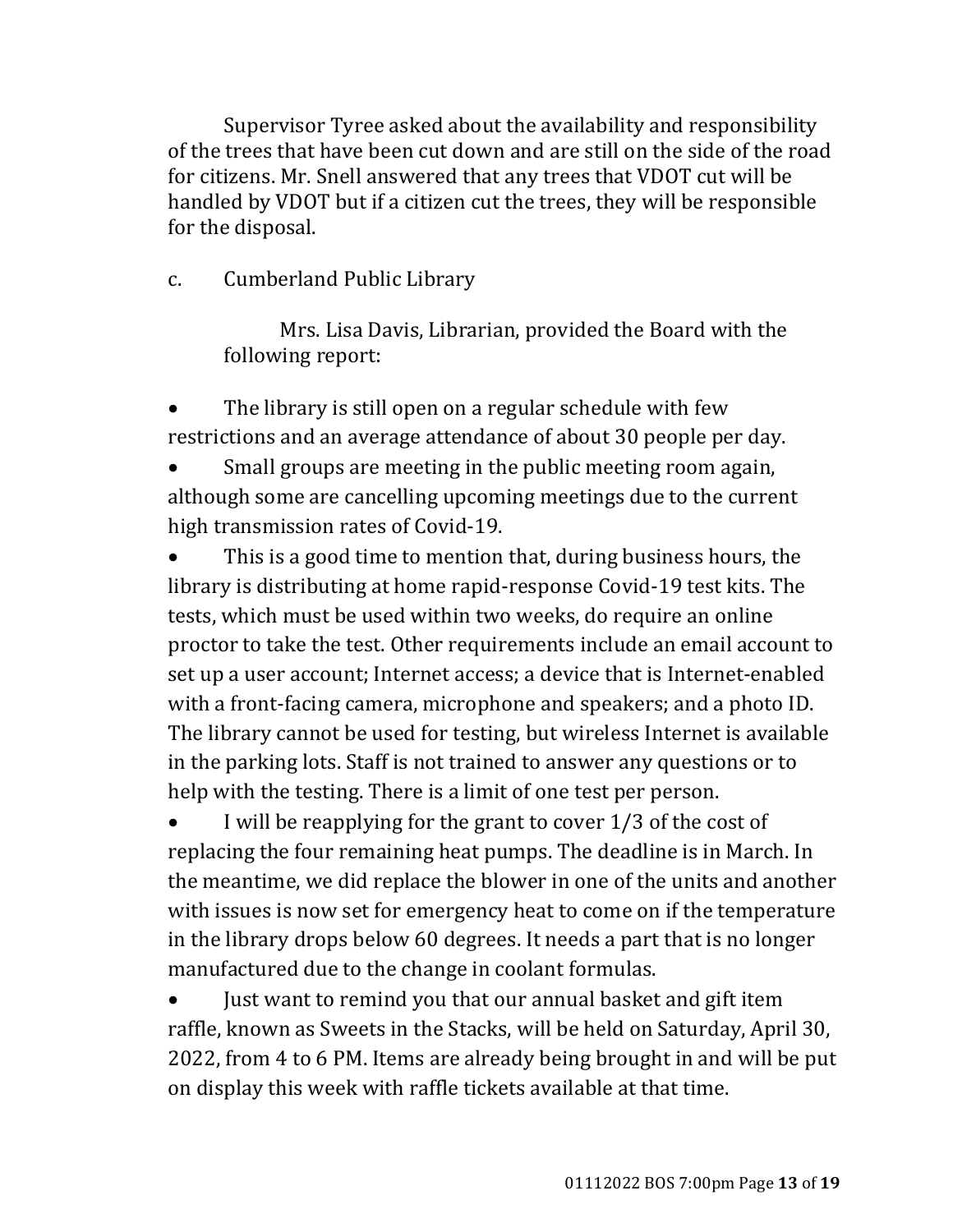I will be setting up in-person/Zoom classes for the community calendar program in order to get the various entities set up and active. I will be reaching out to get the names of individuals who will be responsible for each group's calendar entries.

 Parents will soon be able to sign up their children for the Dolly Parton Imagination Library through a link that will be posted on our website. Registrations are limited to areas served by the Cumberland County School System for children from birth to five years of age.

 We are holding a 2022 Reading Challenge using Beanstack with around 50 book categories for patrons to choose from. Reading may be recorded using the app on your phone or computer or patrons may bring the book titles and authors to the library for help by staff in entering the information

 We will be holding a computer basics class in January, a class on saving money using coupons and discounts in February, and a fourweek Financial Management class in March. Dates for these classes and any library closures can be found on the colored sheets in the back.

 I did find out today that AARP will NOT be doing the free tax preparation this year.

• Please don't forget that:

 $\triangleright$  Rep. Good's field director is here on the first Tuesday from 9-12 PM.

 A knitting group meets every Wednesday from 1 to 3 PM. All levels are welcome - beginner thru experienced. In addition to for knitting, you can also get help for crocheting.

d. Cumberland Fire and EMS

Fire and EMS Chief, Tom Perry, provided the Board with the following update:

> • Crew members worked hard during the tough time of the snow storm and county power outages as they responded to a large number of calls.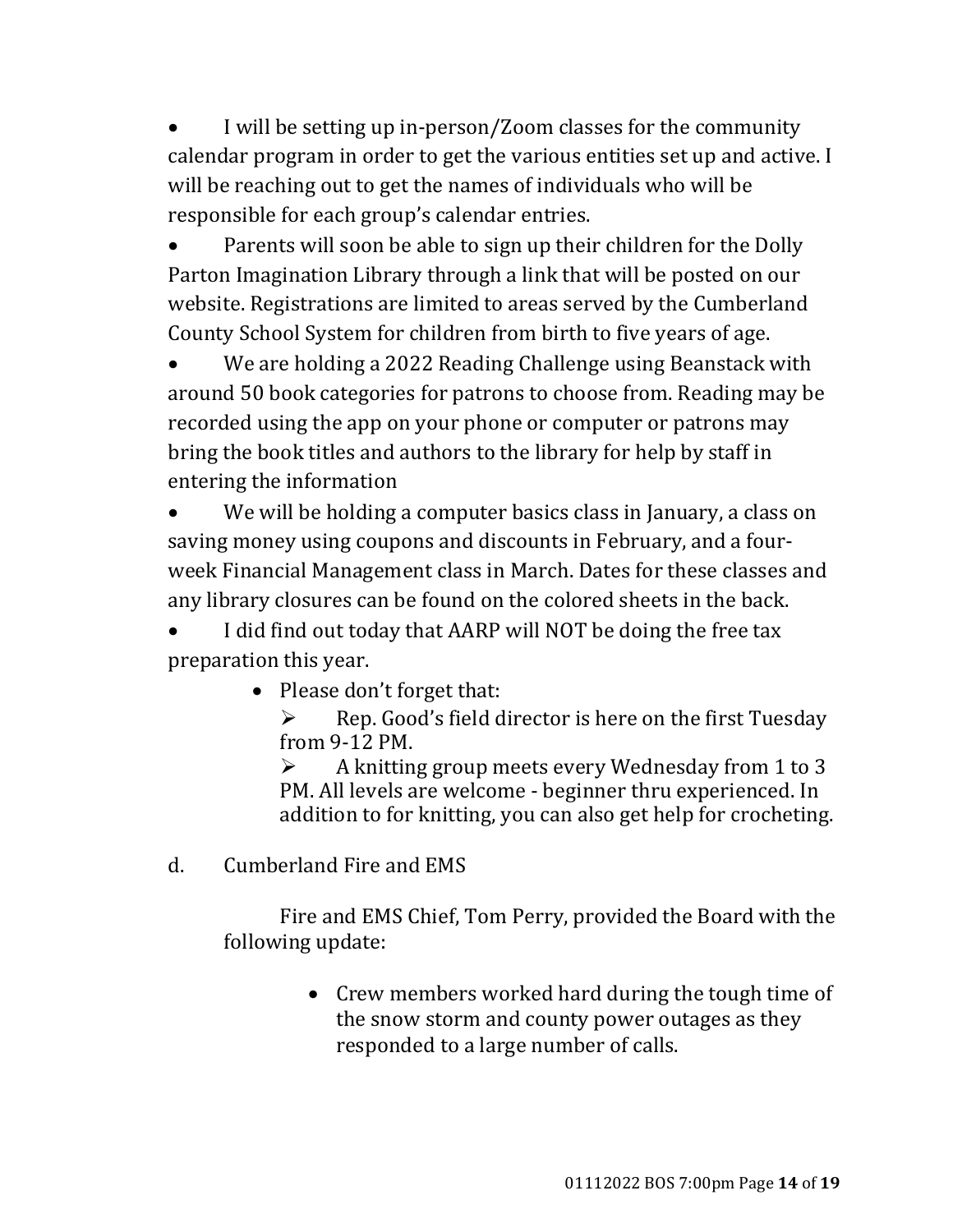- Thank you to Betty Weaver and New Life Church for opening up their doors for the community during the power outages.
- Rescue Squad opened their doors to the public later in the week after being out of power as well.
- VDEM has supplied the squad with boxes of face mask.
- As we prepare for the next winter storm, citizens are asked to be careful when using space heaters.

Supervisor Stanley inquired the effect that the State of Emergency order the governor recently declared would have on the county. He also asked about the power outage at the Cartersville Fire Dept. Chief Perry explained that an emergency generator had not been purchased for the new building yet. He recommended partnership with Chief Shores to get one along with county assistance. Stanley supported his recommendation.

e. Julie Phillips, Commissioner of the Revenue

Commissioner of the Revenue, Julie Phillips, presented the Board with a presentation to inform them of consideration to make changes to the current method of valuation for Personal Property taxes. Phillips plans include changing the valuation method from Clean Trade-In to Average Trade-In.

## **9. Public Hearing Notices/Set Public Hearings**

N/A

## **10. Public Hearings**

a. CA 21-15 Fees

Acting Building Official, Casey Littlefield, presented a review of the proposed code amendment.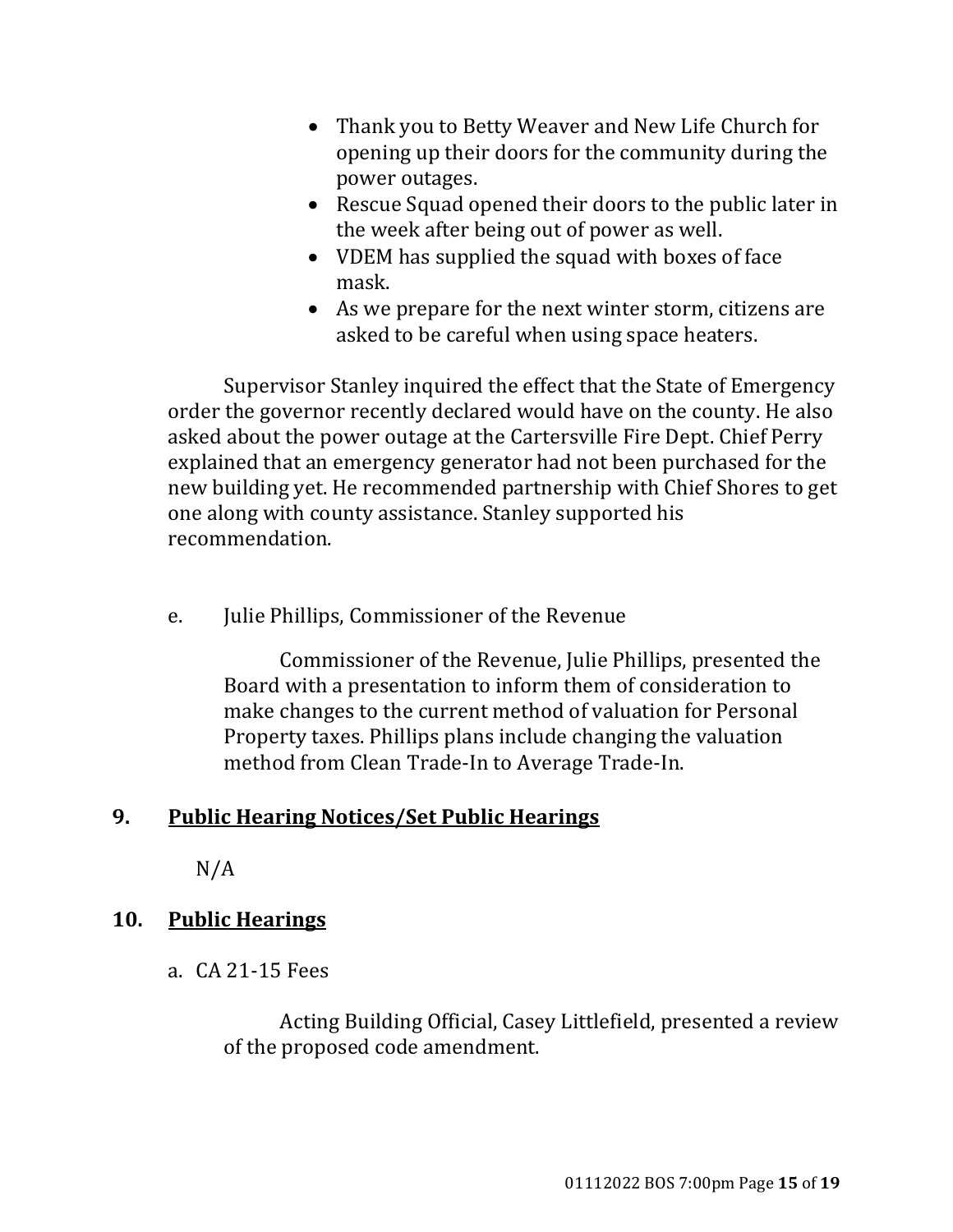With no citizens signed up to speak, the Chairman closed the Public Hearing.

On a motion by Supervisor Tavernier and seconded by Supervisor Saunders, and carried unanimously, the Board approved CA 21-15 Fees:

| Vote: | Mr. Stanley – aye  | Mr. Tavernier – aye |
|-------|--------------------|---------------------|
|       | Mrs. Tyree – aye   | Mr. Brooks – aye    |
|       | Mr. Saunders – aye |                     |

### **11. County Administrator Report**

- a. Consent Agenda
	- 1) Approval of Bills for December 2021
	- 2) Approval of Minutes December 14, 2021 and December 27, 2021

On a motion by Supervisor Tyree, seconded by Supervisor Tavernier and carried unanimously, the Board approved the consent agenda as presented:

| Vote: | Mr. Stanley – aye  | Mr. Tavernier – aye |
|-------|--------------------|---------------------|
|       | Mrs. Tyree – aye   | Mr. Brooks – aye    |
|       | Mr. Saunders – aye |                     |

b. Emergency Services Contract

Interim County Administrator, Jennifer Crews, provided the Board with an update to the Emergency Services Solutions, Inc. current contract in regards to their increase in hourly rate. There was no action required on behalf of the Board.

#### **12. Finance Director's Report**

a. Monthly budget Report:

There was no discussion regarding this item.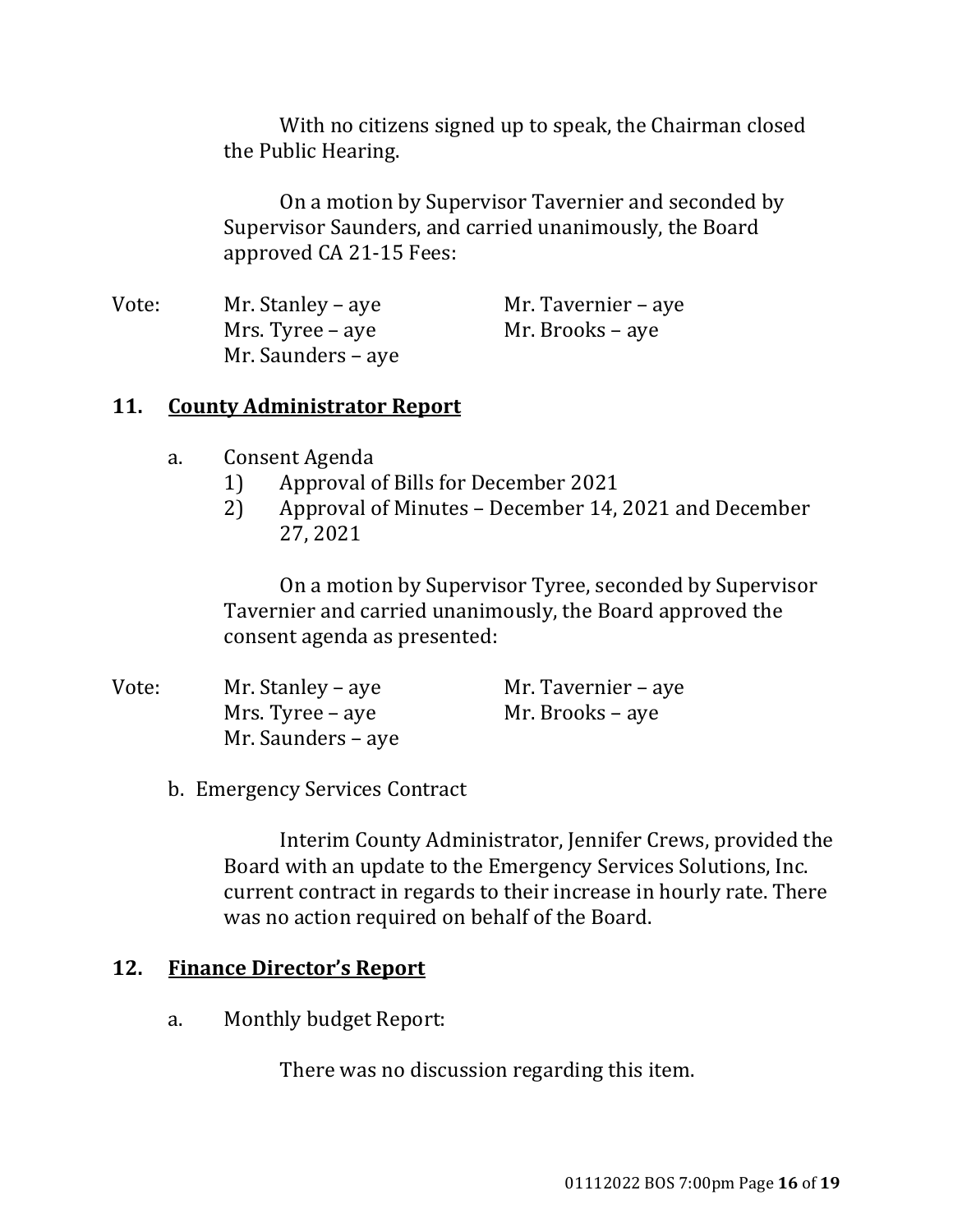b. Appropriation for Cumberland County Public Schools

On a motion by Supervisor Tavernier, seconded by Supervisor Tyree, and carried unanimously, the Board approved the appropriation of grant funds to the Cumberland County Public Schools:

| Vote: | Mr. Stanley – aye  | Mr. Tavernier – aye |
|-------|--------------------|---------------------|
|       | Mrs. Tyree – aye   | Mr. Brooks – aye    |
|       | Mr. Saunders – aye |                     |

c. Appropriation for Treasurer's Office

On a motion by Supervisor Tyree, seconded by Supervisor Tavernier, and carried unanimously, the Board approved the appropriation of Treasurer's Office:

| Vote: | Mr. Stanley – aye  | Mr. Tavernier – aye |
|-------|--------------------|---------------------|
|       | Mrs. Tyree – aye   | Mr. Brooks – aye    |
|       | Mr. Saunders – aye |                     |

### **13. Planning Director's Report**

a. Planning Director's Report

There was no discussion regarding this item

- b. Set Public Hearings for February 8, 2022
	- i. REZ 21-02 Spring River Farm, LLC
	- ii. CA 21-11 Accessory structures in business and industrial zones
	- iii. CA 21-12 Solar Facility Ordinance Amendment
	- iv. CA 21-13 Zoning Permit Expiration
	- v. CA 21-14 Conditional Use Permit Expiration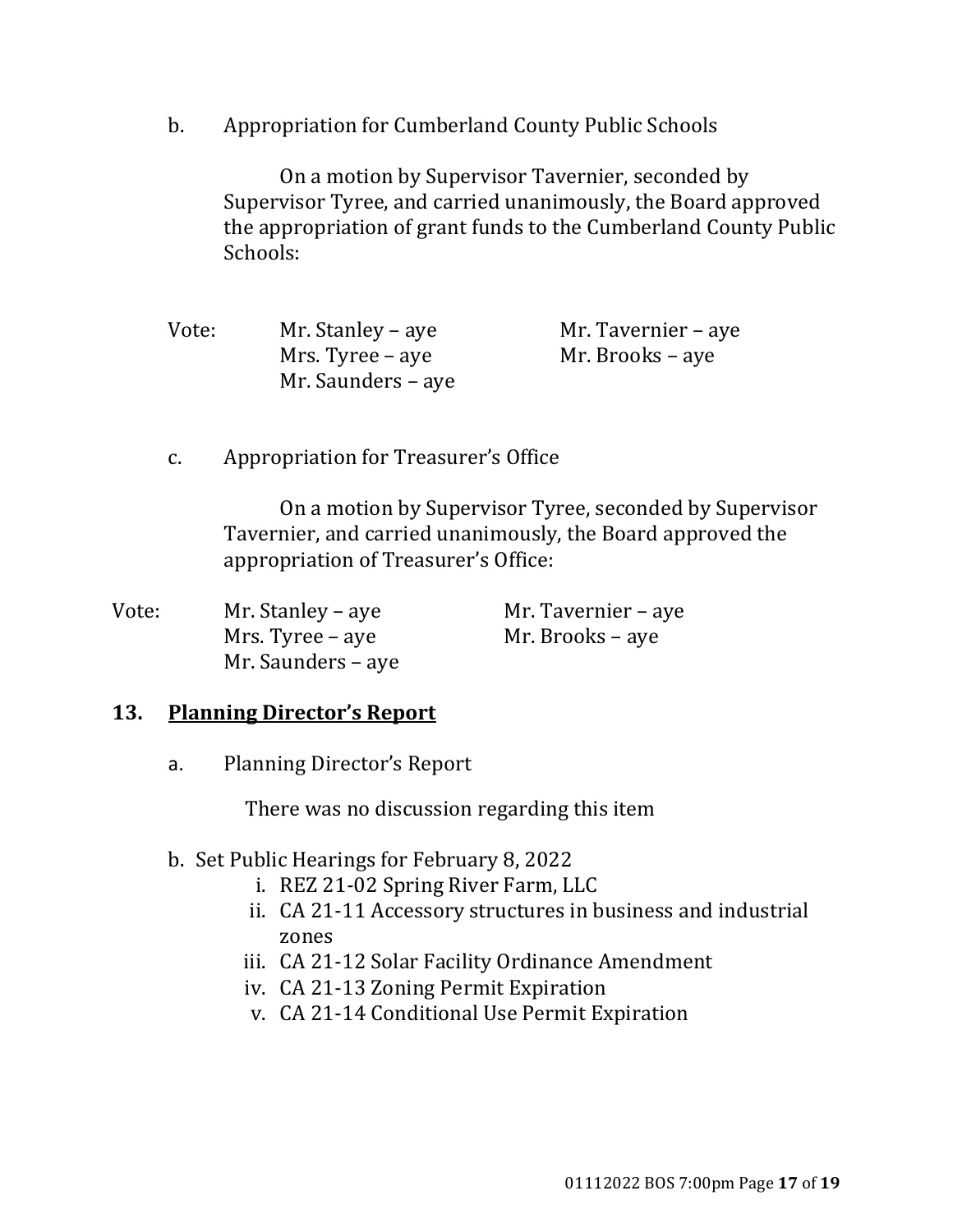On a motion by Supervisor Brooks, seconded by Supervisor Saunders, and carried unanimously, the Board set a public hearing for Tuesday, February 8, 2022:

| Vote: | Mr. Stanley – aye  | Mr. Tavernier – aye |
|-------|--------------------|---------------------|
|       | Mrs. Tyree – aye   | Mr. Brooks – aye    |
|       | Mr. Saunders – aye |                     |

### **14. County Attorney's Report**

 $N/A$ 

### **15. Old Business**

N/A

### **16. New Business**

N/A

## **17. Public Comments**

N/A

### **18. Board Member Comments**

N/A

### **19. Additional Information**

- a) Treasurer's Report
- b) DMV Report
- c) Monthly Business License Report
- d) Monthly Building Inspections Report
- e) Commonwealth Regional Council Report
- f) Cumberland Extension Office Monthly Newsletter N/A
- g) Approved Planning Commission meeting minutes N/A
- h) Approved EDA meeting minutes N/A
- i) Approved BZA minutes N/A